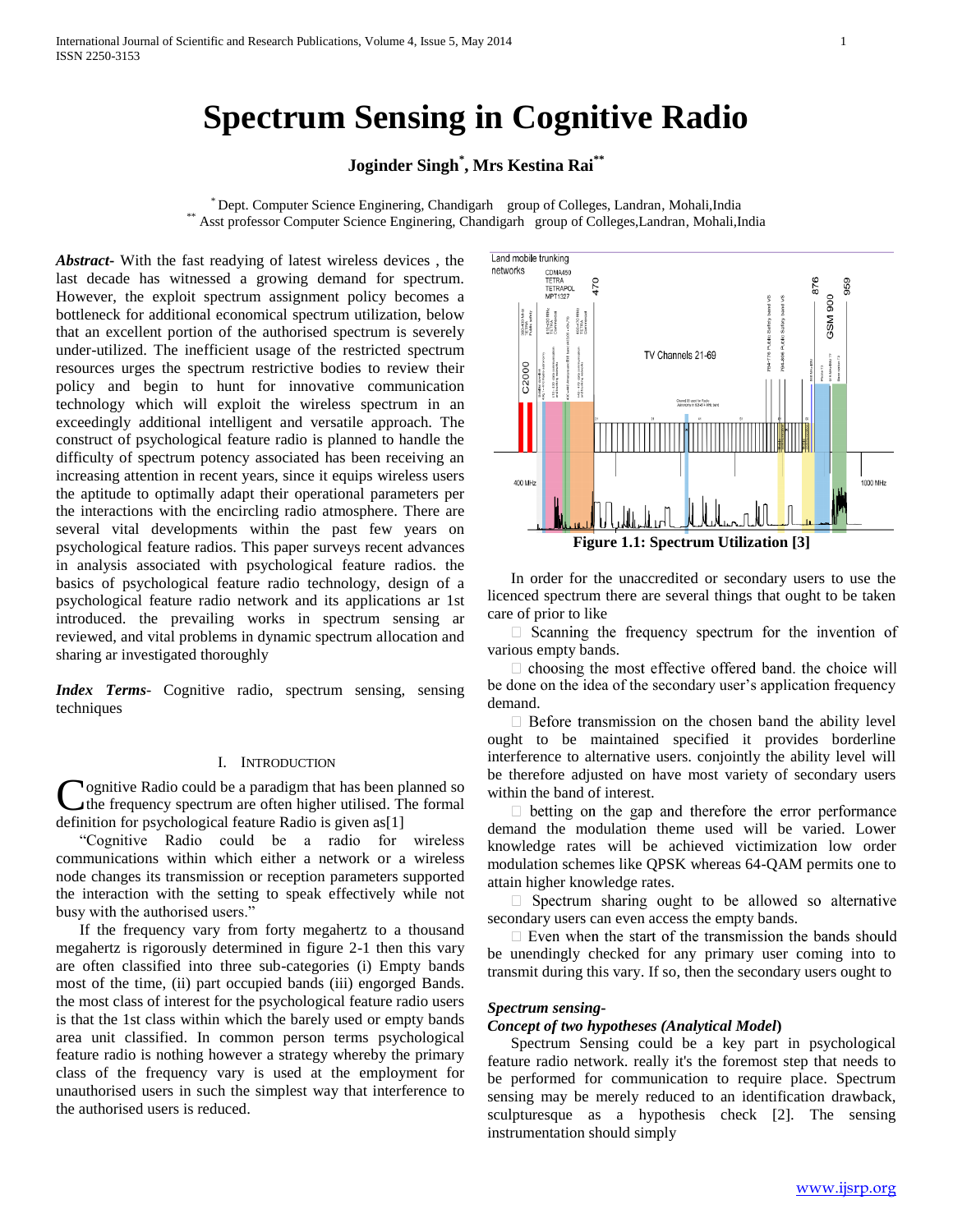decide between for one in every of the 2 hypotheses:-

H1:  $x(n) = s(n) + w(n)$ 

H0:  $x(n) = w(n)$ 

where 's(n)' is that the signal transmitted by the first users.

'x(n)' the signal received by the secondary users.

 $(w(n))$  is that the additive white Gaussian noise with variances

Thus for the 2 state hypotheses numbers of vital cases are:-

H1 seems to be TRUE just in case of presence of primary user i.e. P(H1 / H1) is thought as Probability of Detection (Pd).

 H0 seems to be TRUE just in case of presence of primary user i.e. P(H0 / H1) is thought as likelihood of Miss-Detection (Pm).

 H1 seems to be TRUE just in case of absence of primary user i.e. P(H1 / H0) is thought as likelihood of warning (Pf).

#### *Function of Cognitive radio-*

 **Spectrum sensing and Analysing**: confirm that portion of the spectrum is offered and discover the presence

of licenced users once a user operates in a very licenced band.

 **Spectrum management and Handoff**: selects the most effective out there channel (frequency) for communication.

 **Spectrum sharing and Allocation**: coordinates truthful spectrum access to the present channel with different users.

 **Spectrum mobility**: Vacate the channel once a licenced user is detected whereas still maintaining seamless communication necessities throughout the transition to an improved piece of spectrum

# *Classification of spectrum sensing techniques* **1 Energy Detector-**

 It is a straightforward detector that detects the whole energy content of the received signal over specific time length. it\'s the subsequent components:-

 $\Box$  Band-pass filter -- Limits the information measure of the received signal to the band of interest.

 $\Box$  Squares Law Device – Squares every term of the received signal.

 $\Box$  Summation Device – Add all the square values to calculate the energy.

 A threshold worth is needed for comparison of the energy found by the detector. Energy bigger than the brink values indicates the presence of the first user. The principle of energy detection is shown in figure 1.2. The energy is calculated as



#### **Figure 1.2: Principle of Energy Detection**

Pros:-

 $\Box$  No previous information of the first user's signal needed.  $\Box$  process and implementation quality low.

Cons:-

 $\Box$  Poor performance below low SNR conditions.

 $\Box$  No correct distinction between primary users and noise.

 $\Box$  problems associated with choosing a correct threshold for comparison functions

# II. MATCHED FILTER TECHNIQUE

 The Matched Filter Technique is extremely vital in communication because it is AN optimum filtering technique that maximizes the signal to noise ratio (SNR). it is a linear filter and previous knowledge of the first user signal is extremely essential for its operation. Operation performed is adore a correlation. The received signal is convolved with the filter response that is the reflected and time shifted version of a reference signal. The figure 1.3 is ouline of its function.



**Figure 1.3 Principle of Matched Filter operation**

Pros:-

 $\Box$  optimum detector because it maximizes the Signal to noise ratio

 $\Box$  The sensing time is low as compared to alternative detectors but more than waveform based detector.

#### Cons:-

 $\Box$  needs previous data of the first user signal.

 $\Box$  procedure quality is high as compared to alternative detectors.

 $\Box$  Since the necessity is for big range of receivers therefore completely different algorithms ought to be evaluated and so power consumptions is massive

#### III. WAVEFORM BASED SENSING

 This type of sensing makes use of Preambles, pilot carrier and spreading sequences .These square measure other to the signal advisedly as data of such patterns facilitate in detection and synchronization functions. Preambles square measure set of patterns that square measure sent simply before the beginning of the data sequence whereas mid-ambles square measure transmitted within the middle of knowledge. The additional the length of these glorious patterns, additional are going to be the accuracy of the detection.

 The figure 1.4 highlights the most purposeful units of detector. The received signal is correlated with the celebrated patterns. The output of the correlator is compared with a threshold. In case the received signal is from the first users then it should have the celebrated patterns and so the correlation are going to be quite the edge or the case are going to be opposite just in case of noise



#### **Figure 1.4: Waveform Based Sensing Method outline**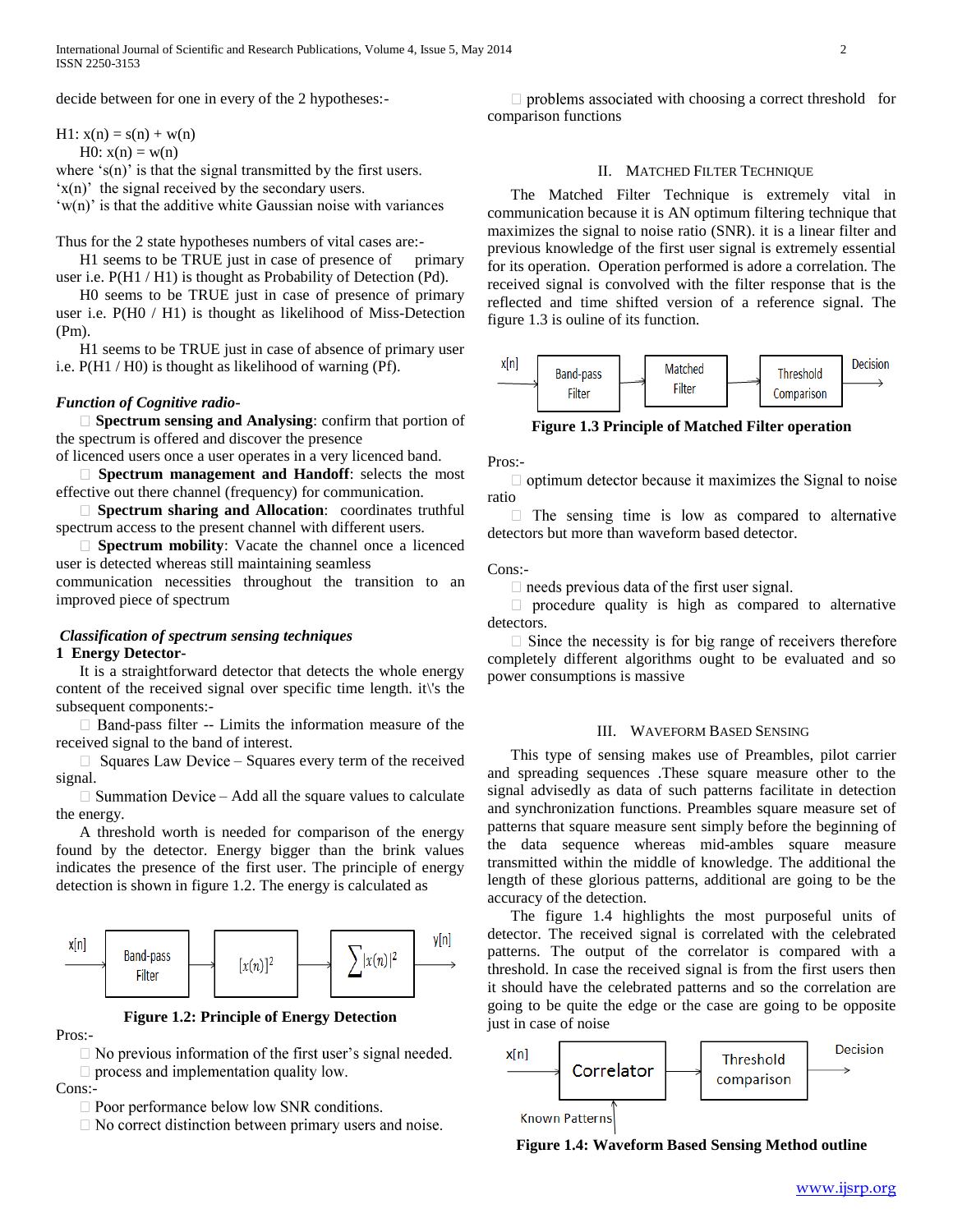Pros:-

 $\Box$  The sensing time needed for the wave form based mostly detector is low as compared to energy detector.

 $\Box$  it\'s additional reliable than energy detector.

#### Cons:-

 $\Box$  Higher accuracy needs a extended length of the proverbial sequences which ends up in lower potency of the spectrum.

# IV. WAVELET BASED SENSING

 A transition in frequency of an indication leads to edges within the frequency spectrum. This property may be terribly useful in detection algorithms. The waveband is sub-divided into variety of sub-bands every characterised by its own changes in frequency. The moving ridge rework is completed on these subbands to assemble the data regarding the irregularities or transitions. moving ridge rework is applied and not standard Fourier rework as moving ridge rework offers the data regarding the precise location of the various frequency location and spectral densities. On the opposite hand Fourier rework is merely ready to show the various frequency parts however not the placement.

 The working principle [4] is illustrated in figure 1.5.the complete frequency vary is split into sub-bands. rippling rework is applied to every of those sub-bands. The spectral densities of all the sub-bands ar hunted for edges that represent transition from empty to occupied band. The presence of a grip indicates the presence of primary user within the band



**Figure 1.5: Principle of Wavelet Based Sensing**

Pros:-

 $\Box$  Implementation price is low as compared to multi-taper primarily based sensing technique.

□ It will simply adapt to dynamic PSD structures.

Cons:-

 $\Box$  so as to characterize the whole information measure higher sampling rates is also needed

#### **V.** MULTIPLE ANTENNA BASED SENSING

 Wireless transmissions via multiple transmit and receive antennas, or the thus referred to as multi input multi output (MIMO) systems have gained sizeable attention throughout recent times. MIMO systems typically use sensing schemes supported the Eigen values[5].

 In order to perform sensing for MIMO systems 2 basic steps ar followed:-

 $\Box$  planning of the check statistics that is obtained exploitation the chemist values of the co-variance matrix of the sample values. during this technique 2 algorithms ar typically used, one being the utmost chemist worth detection and therefore the alternative being condition range detection.

 $\Box$  account of the chance density perform (PDF) of the check statistics or chemist values so sensing performance is quantified

# Pros:-

 $\Box$  It doesn\'t need previous information of the received signal characteristics.

 $\Box$  Since identical signal is received through multiple ways the noise power uncertainty is removed.

#### Cons:-

 $\Box$  Use of multiple antennas will increase the value of the detector.

 $\Box$  The quality of detector is additionally exaggerated.

# **Cyclostaionary based sensing-**

 Nature has its approach in such a way that several of its processes arise thanks to periodic development. Examples embody fields like astronomy whereby the cyclicity is thanks to the rotation and revolution of the planets, weather of the world thanks to periodic variation of seasons[6]

 In telecommunication, radiolocation and measuring instrument fields it arises due to modulation. It might be that every one the processes don\'t seem to be periodic perform of your time however their applied math options indicate periodicities and such methodes square measure known as cyclostationary process. For a method that\'s wide sense stationary Associate in Nursingd exhibits cyclo-stationarity has an autocorrelation function that is periodic in time domain. currently once the auto-correlation perform is distended in term of the series co-efficient it comes out that the perform is barely smitten by the lag parameter that is nothing however frequency. The spectral elements of a good sense cyclostationary process square measure utterly unrelated from one another. The series enlargement is known as cyclic auto-correlation perform (CAF) and therefore the lag parameter i.e. the frequencies is given the name of cyclic frequencies. The cyclic frequencies square measure multiples of the reciprocal of period of cyclostationarity. The cyclic spectrum density (CSD) that is obtained by taking the Fourier remodel of the cyclic auto-correlation perform (CAF) represents the density of the correlation between 2 spectral elements that square measure separated by a amount capable the cyclic frequency.

#### Pros:-

 $\Box$  Works well for low SNR conditions.

 $\Box$  it\'s the aptitude to tell apart between primary user and noise.

 $\Box$  It will differentiate between differing types of signals

#### Cons:-

 $\Box$  Since all the cycle frequencies ar calculated that the machine complexness is above energy detector.